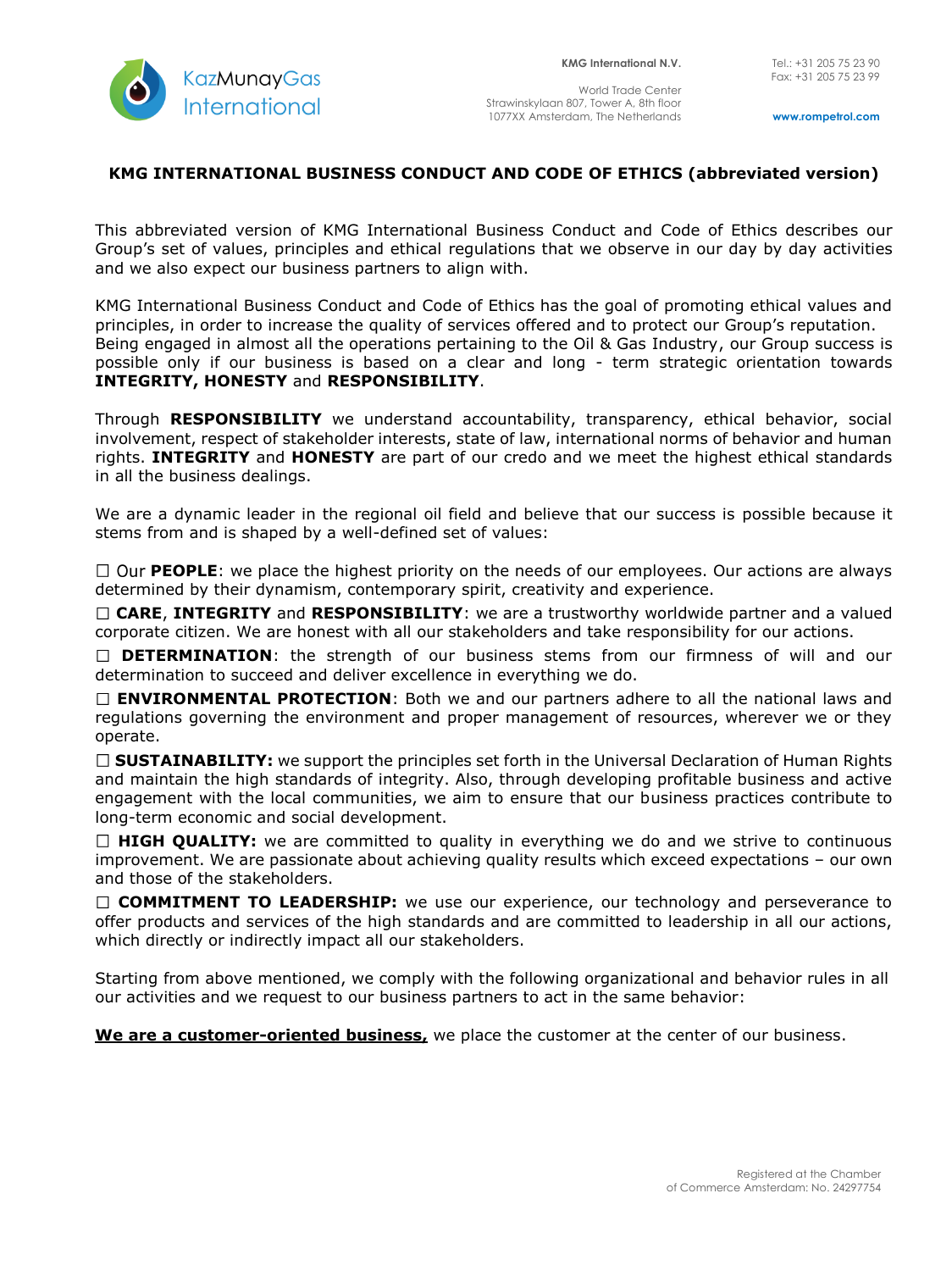

World Trade Center Strawinskylaan 807, Tower A, 8th floor 1077XX Amsterdam, The Netherlands

**We do business in a transparent manner** and ensure timely, reliable and relevant information disclosure. Information disclosure shall be made only by the authorized personnel and business partners are not allowed to comment on behalf of the Group on any related aspect with the mass media or other third parties.

**We are an equal opportunity employer,** committed to respect all applicable human rights, civil rights and labor laws and does not tolerate any form of abuse, harassment or discrimination in any Company workplace.

Our Group does not condone the use of forced or child labor and consequently, we expect that our business partners to contribute to the abolition of the child labor and effective elimination of the forced labor.

**We protect our resources and information,** by keeping accurate financial records, take good care of our assets, handle confidential information with care and protect the intellectual property.

Business partners shall follow our business conduct as regards financial reporting and align with the acceptable accounting principles and good practices. Business information shall be used according to the confidential agreements concluded with KMG International and/or its companies, and intellectual property (e.g. copyrights, trademarks, patents, industrial design rights, and trade secrets etc.) should be used under the provisions of intellectual property law.

**We provide excellence through our QHSE strategy**, and we are dedicated to maintain safety and health of everyone involved in our activities (employees of the Group, business partners, communities located near our work places and the public, influenced by our work environment). Our business partners should comply with all health, safety and environmental protection laws and regulations wherever they operates.

**We are law-obedient corporate citizen,** we comply with applicable regulations and legal requirements whenever we operate, pay liable taxes and use strictly legal methods in all our business. **Bribery and corruption:** KMG International is committed to conduct business fairly, honorably, with integrity and honesty and in compliance with all applicable laws. We adopt a zero tolerance approach to bribery and corruption in all of our business dealings and relationships wherever we are operating and we are requesting the same approach from our partners.

**Competition**: We engage only in fair competition and seek no advantage that contravenes laws applicable in the country of operation.

**Insider trading:** KMG International doesn't enter illegal insider trading practices and business partners shouldn't use insider information for personal gain.

**We do not tolerate conflicts of interests** and all our activities must be undertaken for the best interest of the Group, free of any outside influence. Our employees must not engage during their employment in any contractual relationship with our business partners and competitors, if it harms the interest of the Group.

It is not allowed to provide and/or receive gifts and business courtesies with the intention of influencing, inducing or rewarding individuals or companies in order to gain any advantage through improper performance, or in explicit or implicit exchange for favors or benefits.

**We are politically-neutral** and we are not engaging in any political activities in the countries where we operate. Any political views expressed by our employees and business partners to third parties are purely personal and do not express our Group point of view.